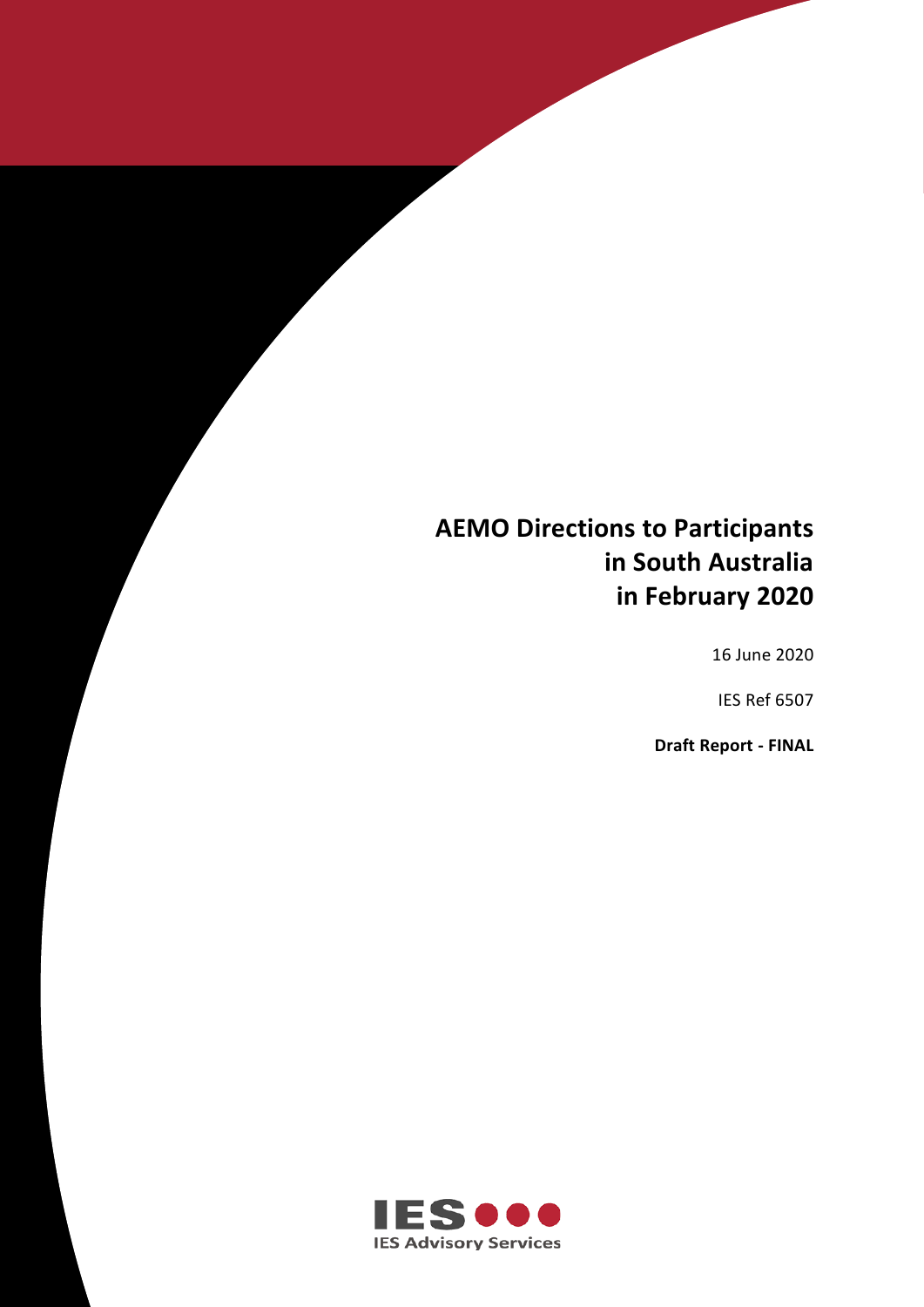# **Disclaimer**

This report has been prepared by IES Advisory Services (IES) for AEMO and is supplied in good faith and reflects the knowledge, expertise and experience of the consultants involved. In conducting the analysis for this report IES has endeavoured to use what it considers is the best information available at the date of publication. IES makes no representations or warranties as to the accuracy of the assumptions or estimates on which the forecasts and calculations are based.

The degree of reliance placed upon the projections in this report is a matter for that reader's own commercial judgement and IES accepts no responsibility whatsoever for any loss occasioned by any person acting or refraining from action as a result of reliance on the report.

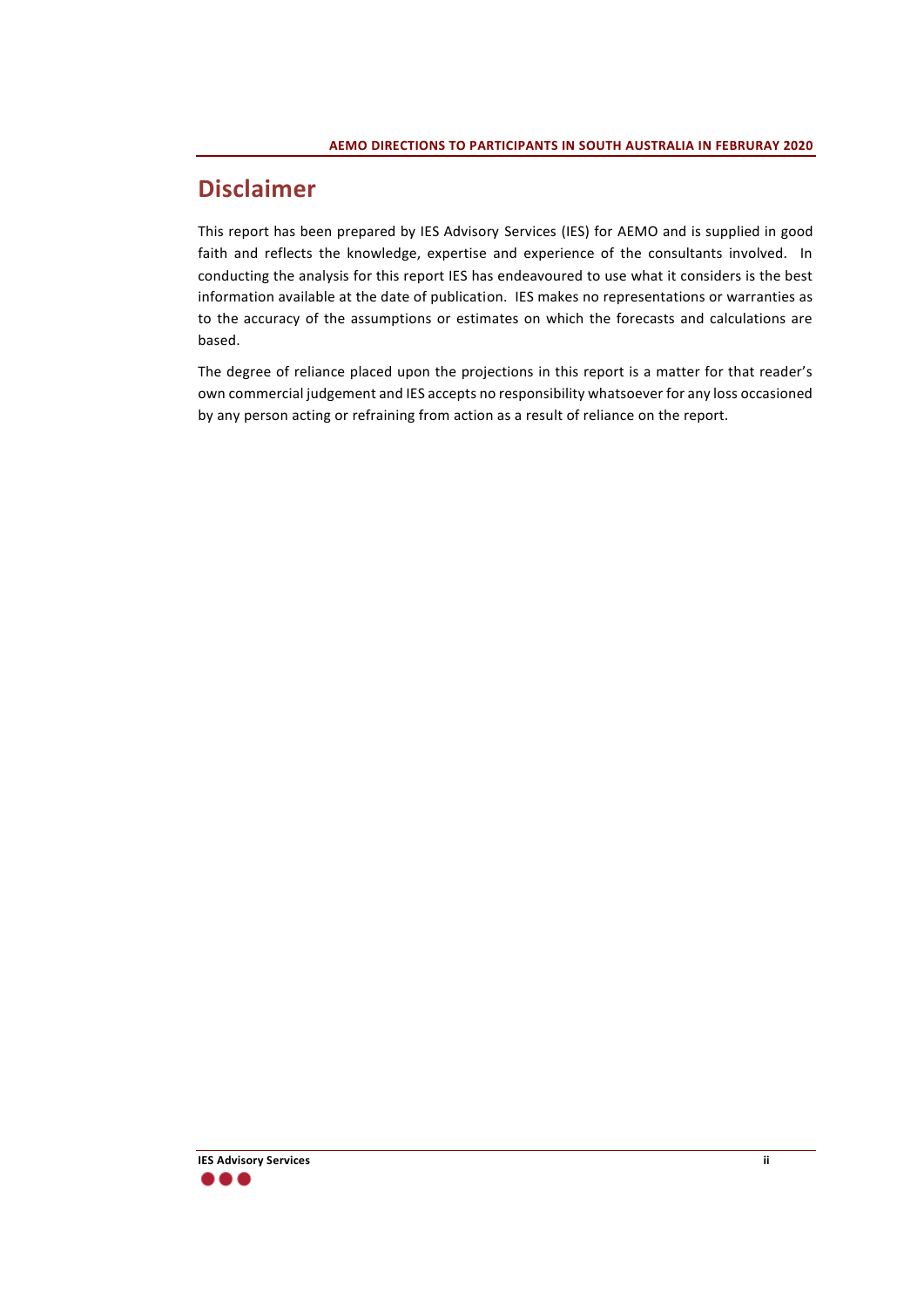# **Executive Summary**

IES has been appointed by AEMO as independent expert to assess claims for additional compensation related to *directed* services provided by a directed participant referred to herein as the Claimant.

During a prolonged period of separation between Victoria and South Australia between 31 January and 17 February 2020 a number of directions were issued for system strength and frequency control ancillary services (FCAS) including to Claimants 1, 2 and 3 in South Australia. The directions are summarised in [Table 1.](#page-5-0)

In the opinion of IES, the Claimant has followed a reasonable method and made reasonable estimates supported by invoices for gas costs in determining the amounts in the claims for additional compensation. The Claimant has also supported the estimates of variable maintenance costs and followed an established method to arrive at the estimates. Costs were supported by reference to contracted prices for parts and a reasonable estimate of exchange rates.

The determined amount of additional compensation is summarised below.

| Claim                          | Determined amount of additional compensation |
|--------------------------------|----------------------------------------------|
| claims in billing week 5 - PS1 | \$2,344,709                                  |
| claims in billing week 6 - PS1 | 119.378<br>\$.                               |
| claims in billing week 6 - PS2 | 30.624                                       |
| <b>Total</b>                   | \$2,494,711                                  |

Assessment of the claims was able to reconcile the amounts in the spreadsheets. The assessment uncovered a difference between the amount in the spreadsheet and that claimed in Billing Week 6 for PS2, refer to claim letter dated 24 March 2020. The variance of \$3,193 is shown in Section 3.

The directed participant has been informed of this draft determination and invited to make a submission on matters contained in this report in accordance with the intervention settlement timetable, should it wishes to do so.

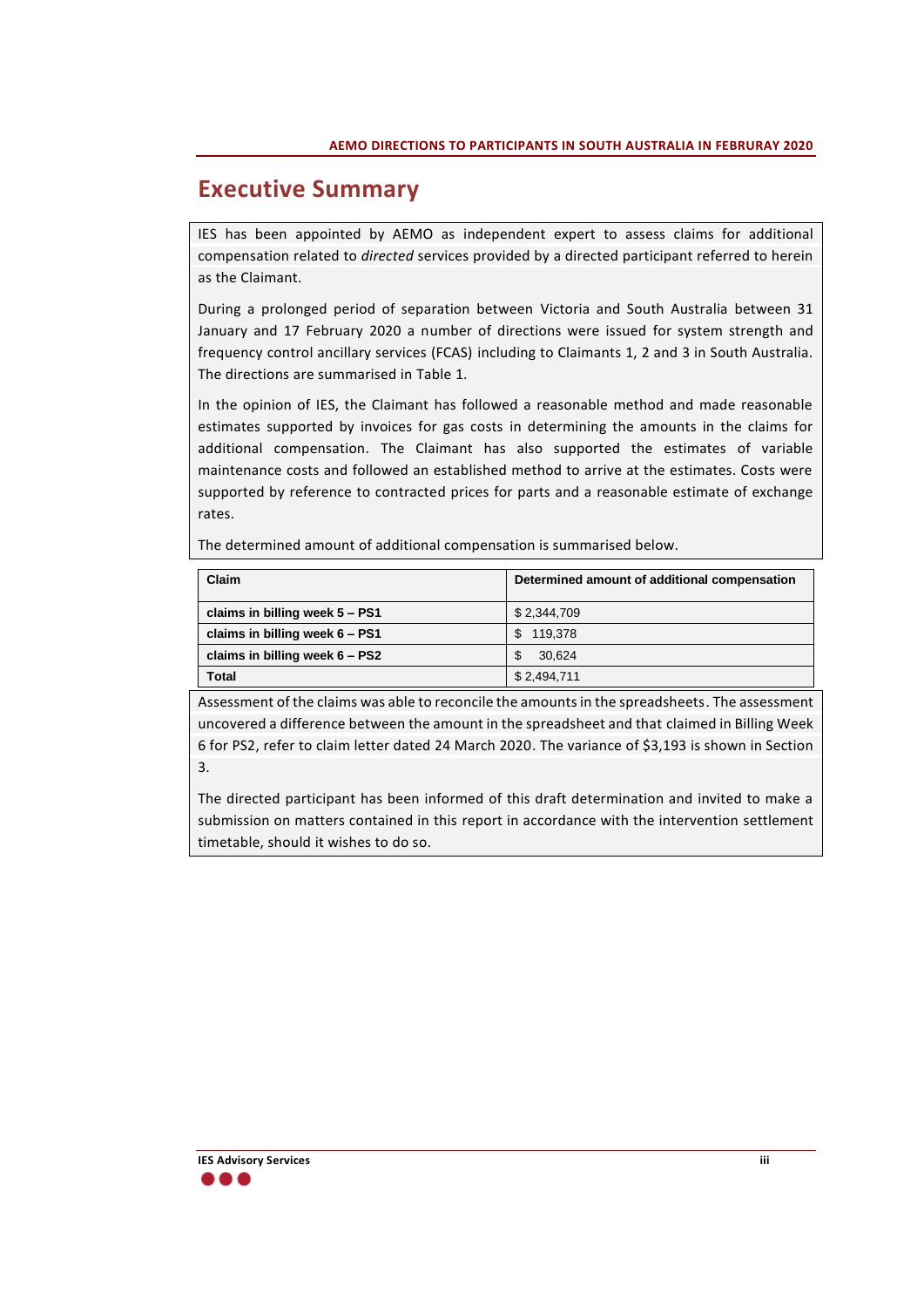# **Table of Contents**

| $\overline{1}$ |               |  |  |  |  |  |  |
|----------------|---------------|--|--|--|--|--|--|
|                | 1.1           |  |  |  |  |  |  |
| $\overline{2}$ |               |  |  |  |  |  |  |
|                | 2.1           |  |  |  |  |  |  |
|                | 2.2           |  |  |  |  |  |  |
| $\overline{3}$ |               |  |  |  |  |  |  |
|                | 3.1           |  |  |  |  |  |  |
|                | $3.2^{\circ}$ |  |  |  |  |  |  |
|                | 3.3           |  |  |  |  |  |  |
|                | 3.4           |  |  |  |  |  |  |
| <u>4</u>       |               |  |  |  |  |  |  |
| $\overline{5}$ |               |  |  |  |  |  |  |

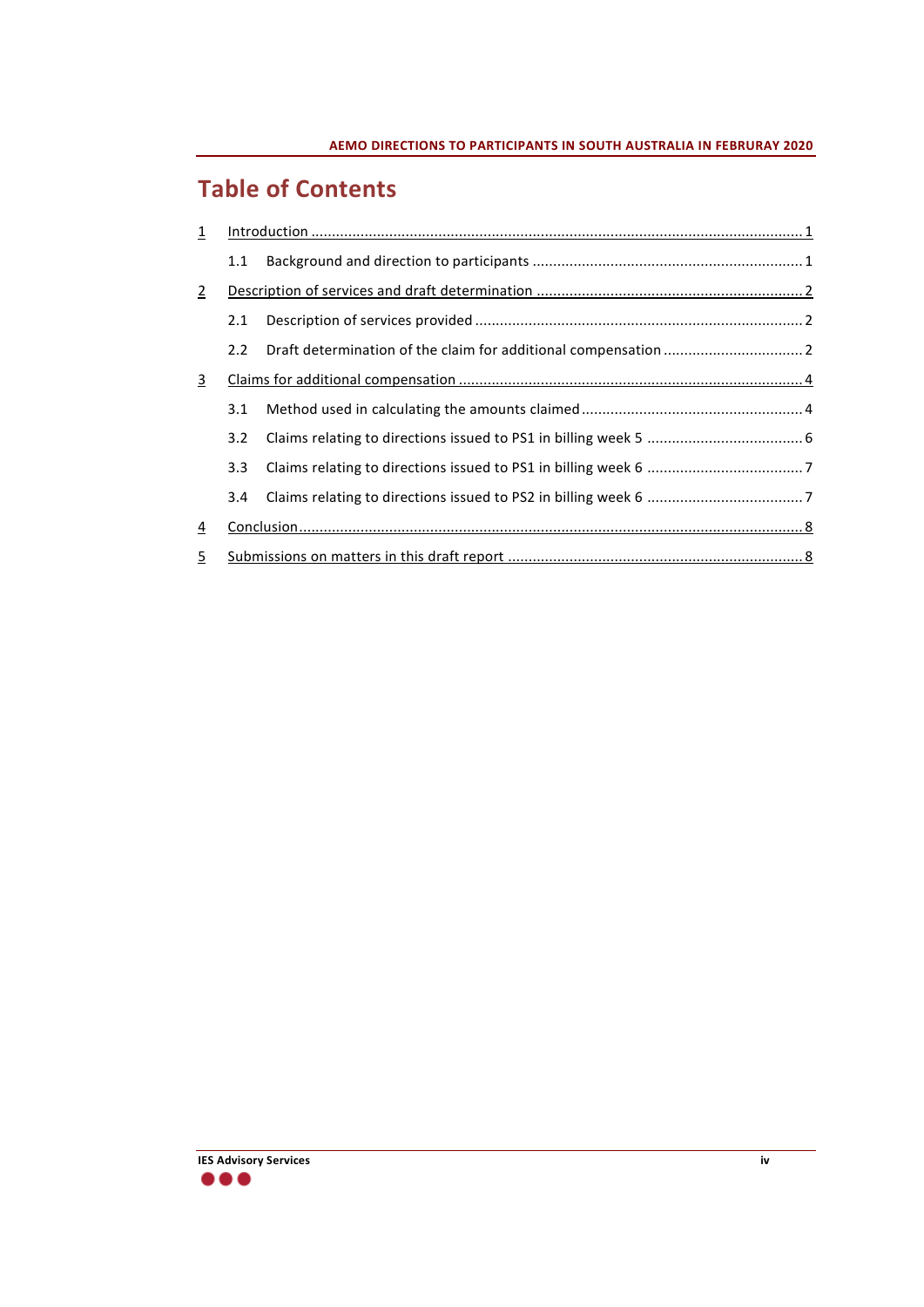# **Notes to this report**

#### **Units and dollars**

Unless otherwise specified:

Dollars refer to Australian dollars.

The claim amounts do not include interest payable to the participant.

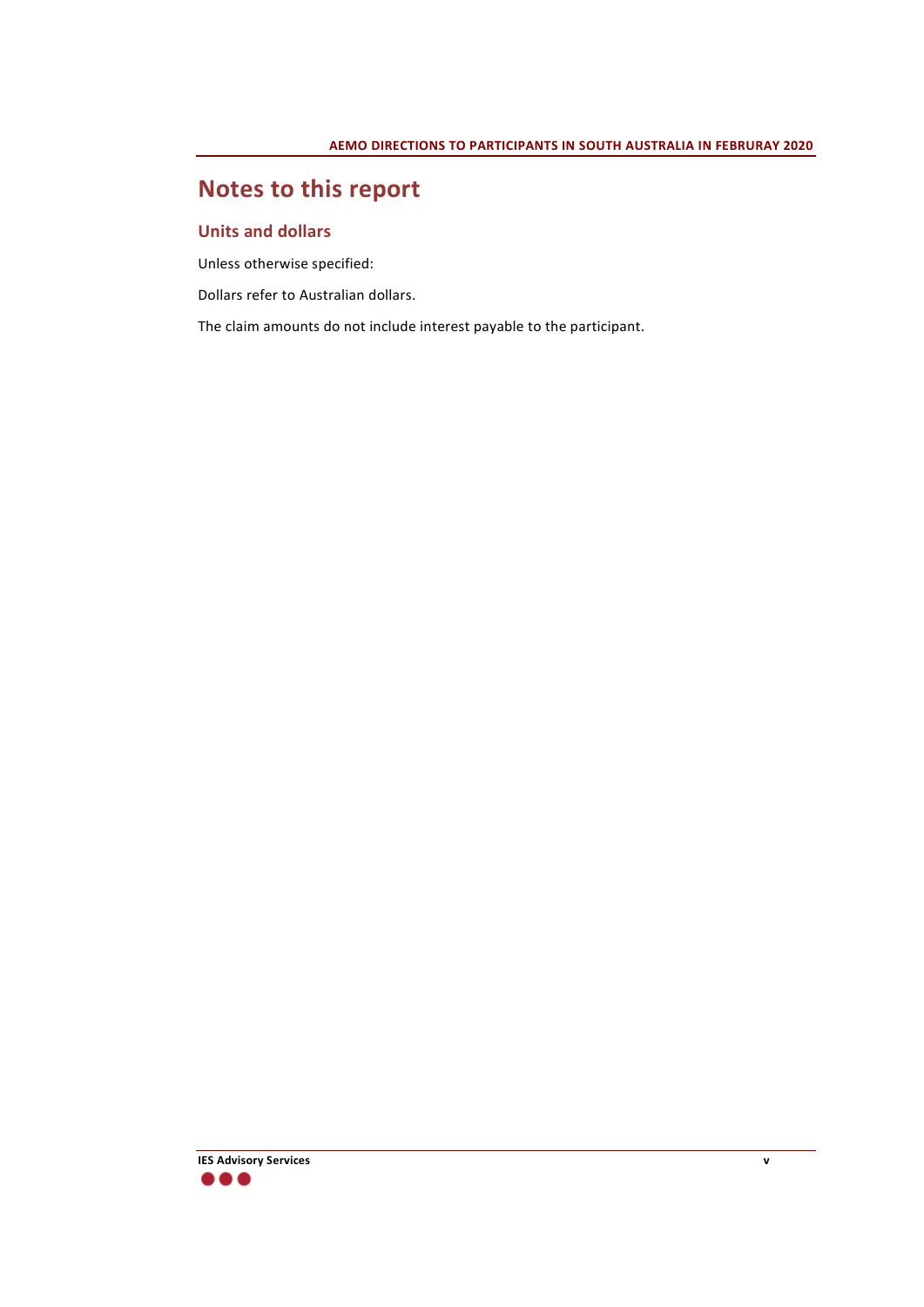# <span id="page-5-1"></span>**1 Introduction**

IES has been appointed by AEMO as independent expert to assess claims for additional compensation submitted by a *Directed Participant*, herein Claimant, in relation to the directions issued in Billing Weeks 5 and 6.

## <span id="page-5-2"></span>**1.1 Background and direction to participants**

At 1324 hrs 31 January 2020 the Moorabool - Mortlake 500 kV Line and the Moorabool - Haunted Gully 500 kV transmission line tripped resulting in South Australia (SA) separating from Victoria (VIC) at Heywood Terminal Station. At 1500 hrs AEMO was advised that the 2 transmission lines had suffered tower damage and would be on an extended outage. The VIC/SA separation event occurred between 31 January and 17 February 2020.

During the separation event, a number of *directions* were issued for system strength and frequency control ancillary services (FCAS) to restore and maintain the system in a secure operating state. Between 26 January and 01 February 2020 (BW5) and 02 February and 08 February 2020 (BW6), two power stations operated by the Claimant in SA were *directed* as summarised in [Table 1.](#page-5-0)

| <b>Directed</b><br>unit | Event<br>number | <b>BW</b> | <b>Direction</b>                                                                 | <b>Start</b>     | End              |
|-------------------------|-----------------|-----------|----------------------------------------------------------------------------------|------------------|------------------|
| PS <sub>1</sub>         | 1.1             | 5         | G1 remain synchronised                                                           | 01/02/2020 04:00 | 01/02/2020 04:30 |
| PS <sub>1</sub>         | 1.2             | 5         | G2 remain synchronised                                                           | 01/02/2020 04:30 | 01/02/2020 04:50 |
| PS <sub>1</sub>         | 2.1             | 5         | Enable 35MW raise 6 sec                                                          | 01/02/2020 04:50 | 01/02/2020 07:10 |
| PS <sub>1</sub>         | 2.2             | 5         | Enable 35MW raise 6 sec                                                          | 01/02/2020 10:00 | 01/02/2020 16:30 |
| PS <sub>1</sub>         | 5.1             | 6         | Enable 17 MW raise 6 sec, 17<br>MW lower 6 sec, 15 MW lower<br>60 <sub>sec</sub> | 02/02/2020 06:00 | 02/02/2020 19:00 |
| PS <sub>1</sub>         | 5.2             | 6         | G2 remain synchronised                                                           | 02/02/2020 22:30 | 03/02/2020 02:30 |
| PS <sub>1</sub>         | 5.3             | 6         | G2 remain synchronised                                                           | 04/02/2020 00:30 | 04/02/2020 14:30 |
| PS <sub>1</sub>         | 6.1             | 6         | G2 remain synchronised                                                           | 05/02/2020 09:00 | 05/02/2020 12:00 |
| PS <sub>2</sub>         | 5.1             | 6         | Synchronise                                                                      | 02/02/2020 04:40 | 02/02/2020 07:50 |
| PS <sub>2</sub>         | 5.1             | 6         | Synchronise                                                                      | 02/02/2020 04:40 | 02/02/2020 07:50 |
| PS <sub>2</sub>         | 5.1             | 6         | Synchronise                                                                      | 02/02/2020 04:40 | 02/02/2020 07:50 |

<span id="page-5-0"></span>**Table 1 Summary of the** *directions*

The remainder of this report is organised as follows:

Section 2 – Description of services and draft determination

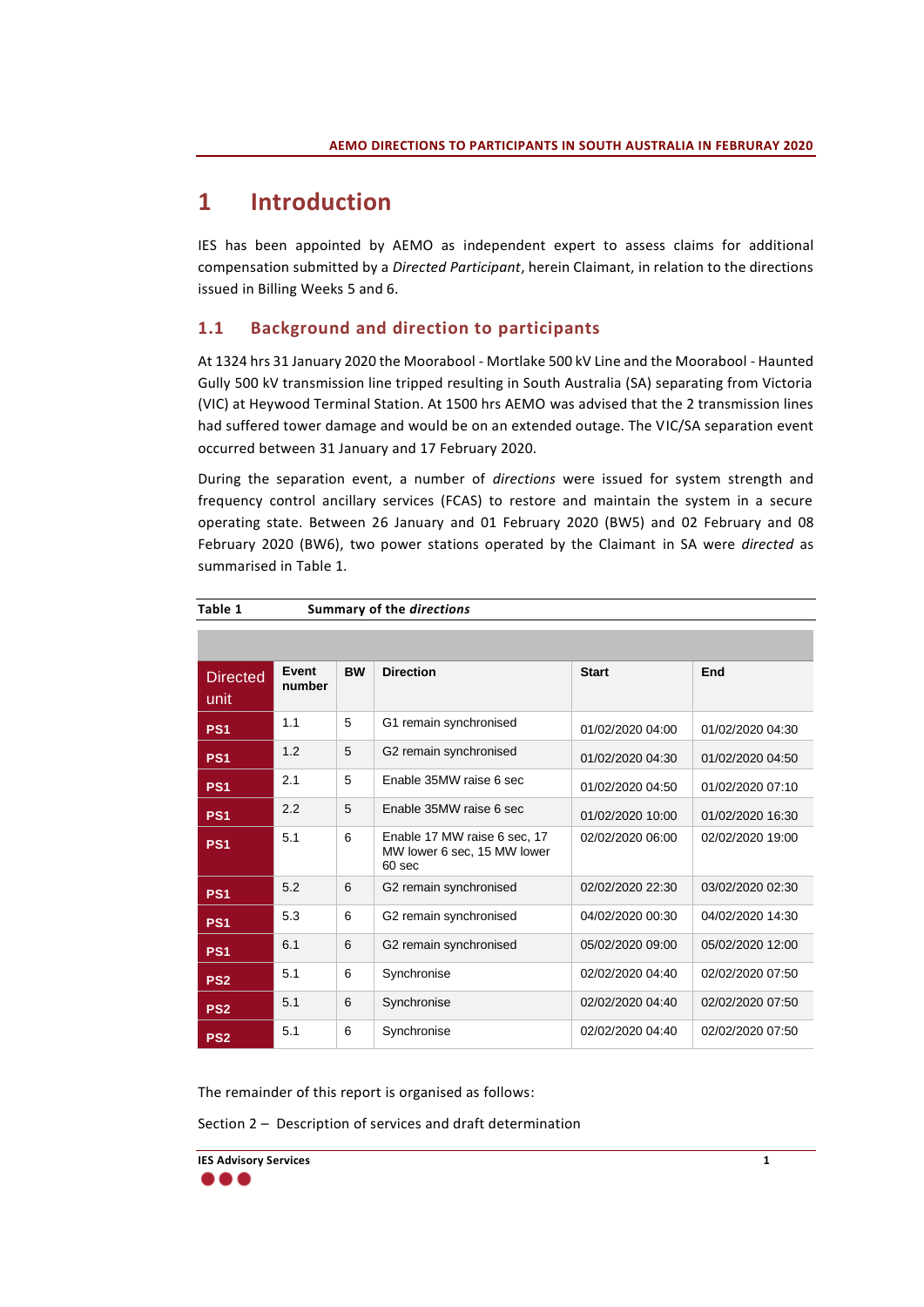Section 3 – Claims for additional compensation

Section 4 – Conclusion

Section 5 – Submissions on matters related to this draft report

Where it is considered important for clarity, terms defined in the National Electricity Rules (NER) have been italicised in the report. Reference to clauses in this report is a reference to the clause in the NER unless stated otherwise.

# <span id="page-6-0"></span>**2 Description of services and draft determination**

### <span id="page-6-1"></span>**2.1 Description of services provided**

In addition, a *Directed Participant* are entitled, in respect of both of the above services, to submit a written claim for additional compensation in accordance with clause 3.15.7B. The *Directed Participant* has submitted such claims. The assessment of these claims is discussed in this draft determination report.

### <span id="page-6-2"></span>**2.2 Draft determination of the claim for additional compensation**

After assessing the claims for additional compensation made by the Claimant, IES has made the following draft determination summarised in [Table 2.](#page-6-3) The amounts in the draft determination agree with the amounts claimed by the party in most cases except those made in relation to PS2 in Billing Week 6. The details are reported and discussed in Section [3.](#page-8-0)

| <b>Directed</b><br>unit | Event<br>number | <b>BW</b> | <b>Direction</b>                                                   | Net amount claimed |
|-------------------------|-----------------|-----------|--------------------------------------------------------------------|--------------------|
| PS <sub>1</sub>         | 1.1             | 5         | G1 remain synchronised                                             | \$<br>168,604      |
| PS <sub>1</sub>         | 1.2             | 5         | G2 remain synchronised                                             | \$<br>261,466      |
| PS <sub>1</sub>         | 2.1             | 5         | Enable 35MW raise 6 sec                                            | \$1,837,829        |
| PS <sub>1</sub>         | 2.2             | 5         | Enable 35MW raise 6 sec                                            | \$<br>76,811       |
| PS <sub>1</sub>         | 5.1             | 6         | Enable 17 MW raise 6 sec, 17 MW<br>lower 6 sec, 15 MW lower 60 sec | Not claimed        |
| PS <sub>1</sub>         | 5.2             | 6         | G2 remain synchronised                                             | Not claimed        |
| PS <sub>1</sub>         | 5.3             | 6         | G2 remain synchronised                                             | \$97,109           |
| PS <sub>1</sub>         | 6.1             | 6         | G2 remain synchronised                                             | \$22,268           |
| <b>PS2-1</b>            | 5.1             | 6         | Synchronise                                                        | \$9,902            |
| <b>PS2-2</b>            | 5.1             | 6         | Synchronise                                                        | \$9,701            |
| <b>PS2-3</b>            | 5.1             | 6         | Synchronise                                                        | \$11,021           |

<span id="page-6-3"></span>**Table 2 Claims for additional compensation – draft determination**

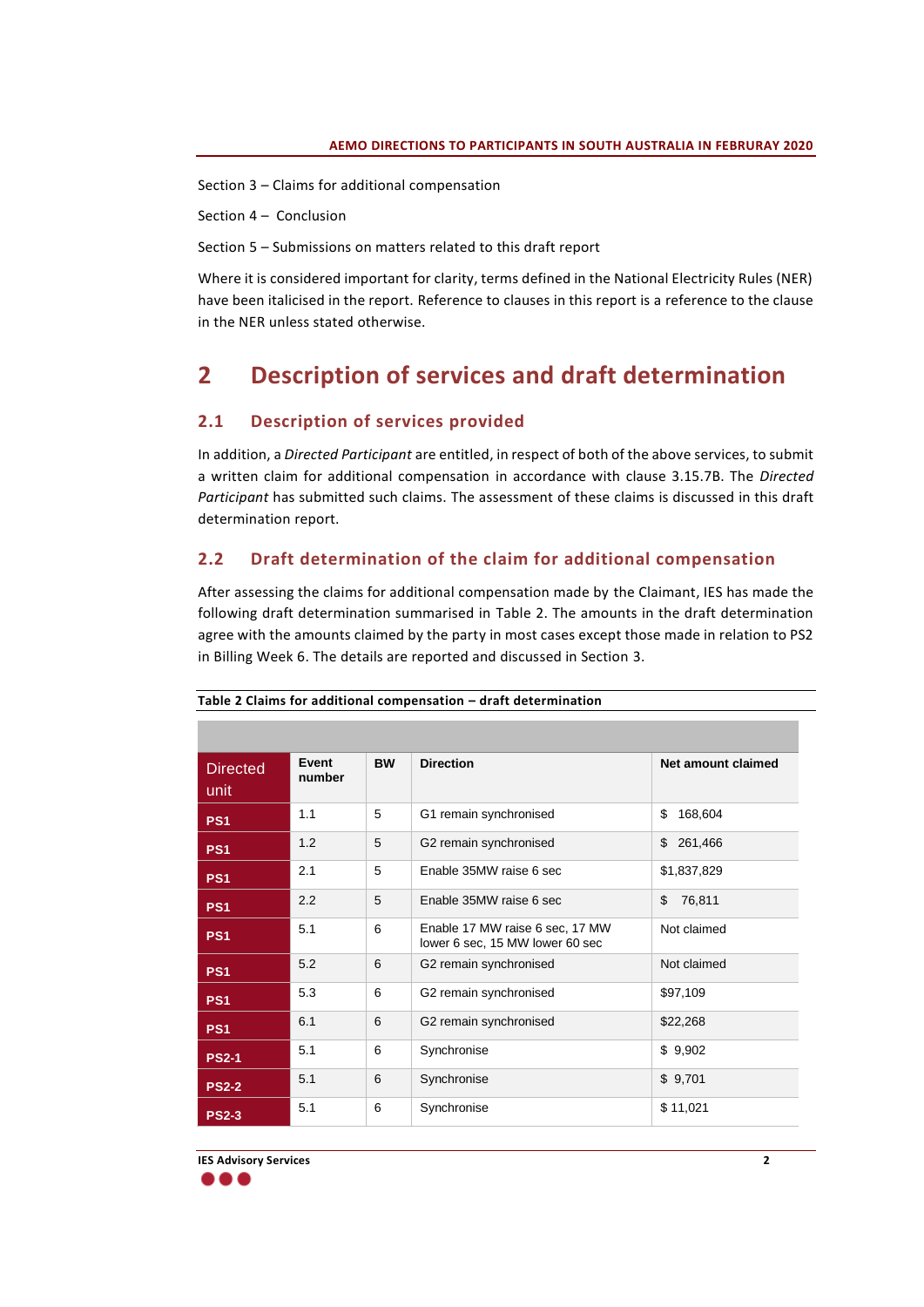The amounts in the Table do not include the amount of interest payable to the *directed participant*.

| Claim                          | Determined amount of additional compensation |
|--------------------------------|----------------------------------------------|
| claims in billing week 5 - PS1 | \$2,344,709                                  |
| claims in billing week 6 - PS1 | 119.378<br>S.                                |
| claims in billing week 6 - PS2 | 30.624                                       |
| <b>Total</b>                   | \$2,494,711                                  |

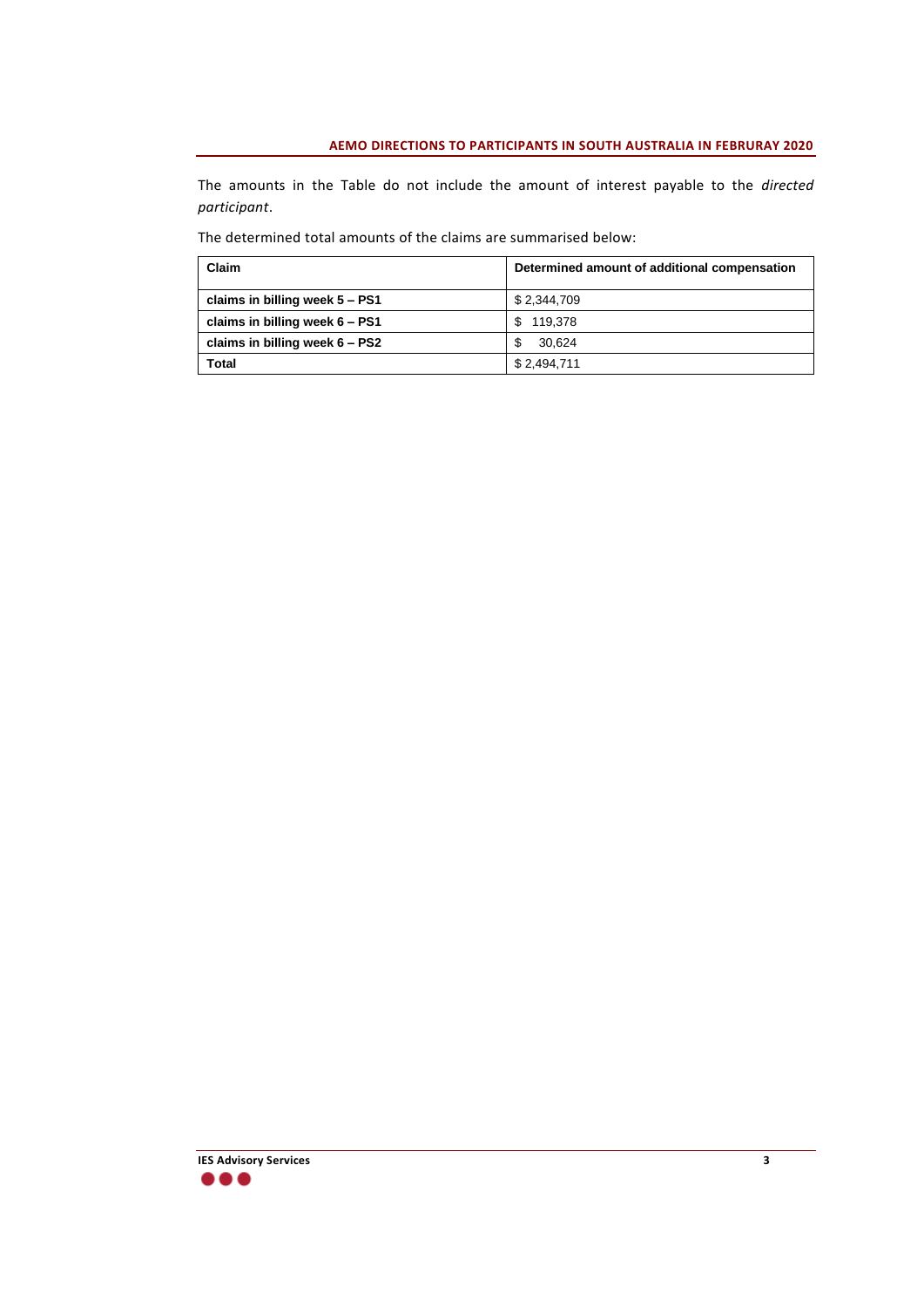# <span id="page-8-0"></span>**3 Claims for additional compensation**

## <span id="page-8-1"></span>**3.1 Method used in calculating the amounts claimed**

The claims are set out in letters to AEMO by the Claimant. The letters are dated 17 March 2020 and 24 March 2020. The claims for additional compensation include amounts due to four items:

- Additional Net Direct Costs (Gas Costs) per 3.15.7B(a3)(1), plus
- Additional Net Direct Costs (EOH Costs) per 3.15.7B(a3)(2), plus
- Additional Net Direct Costs (Other Costs) per 3.15.7B(a3)(6), less
- Compensation for the Energy and/or FCAS *direction*.

As these components are common to all the claims they are discussed next followed by a summary of the assessment of the claims.

### **3.1.1 Additional Net Direct Costs (Gas Costs) – per 3.15.7B(a3)(1)**

The method used by the Claimant to calculate gas costs was described as follows:

(a) the calculation of an effective gas price for the relevant gas day  $-$  this is a load weighted average gas price of all the gas received on the relevant gas day via the pipelines which can deliver to the power station involved

(b) the calculation of the power station's generation output (%) while under direction during the relevant gas day (directed generation (MWh) / total generation (MWh));

(c) the calculation of the total quantity of gas (in TJ) burned by the power station in generating on the relevant gas day;

(d) the calculation of the total quantity of gas (in TJ) burned by the power station while under direction during the relevant gas day (the value in paragraph (b)  $*$  the value in paragraph (c));

(e) the calculation of the value (\$) of the gas burned by the power station while under direction on the relevant gas day using the effective gas price for that day (the value in paragraph (d) \* the value in paragraph (a)); and

(f) the calculation of a gas cost (\$) per MWh generated while under direction for the relevant gas day (the value in paragraph (e) / directed generation (MWh)).

The method as described is implemented in a spreadsheet to derive the cost of gas related to the unit carrying out the direction the *direction*.

Gas costs were supported by invoices.

This is a standard method that in the view of IES provides a fair reflection of the gas costs related to the *direction*.

### **3.1.2 Additional Net Direct Costs (EOH Costs) – per 3.15.7B(a3)(2)**

Incremental maintenance costs in connection with the relevant generating unit, (EOH Costs) were quantified in equivalent operating hours (EOH).

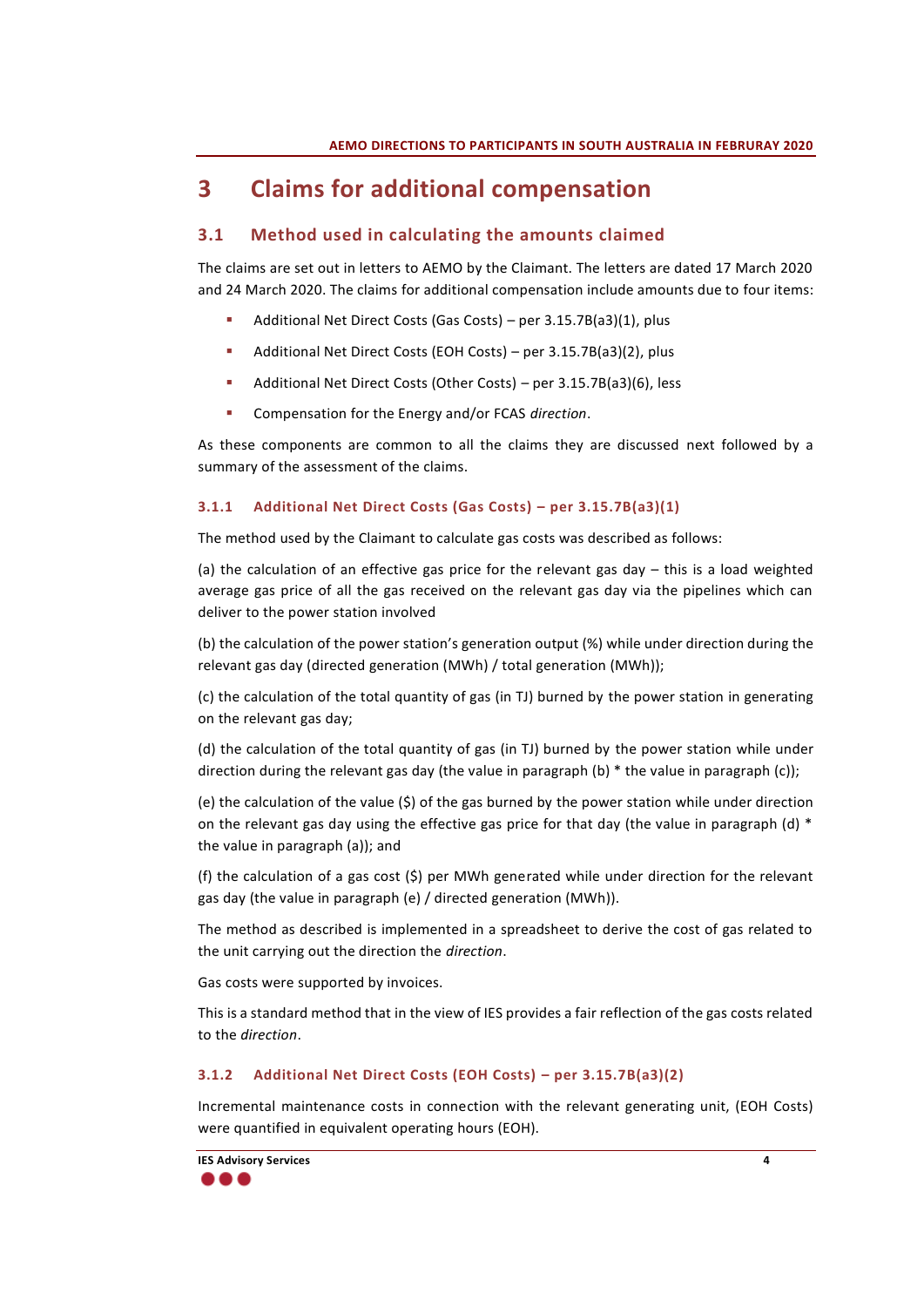For PS1 and PS2, the Claimant estimated the EOH on a best estimate basis using the following assumptions:

(a) exchange rate for outages in 2021 and for subsequent outages for parts priced in USD;

(b) costs for GT parts extracted from contractual documentation;

(c) overall outage costs used for the period 2021-2030 (inclusive) for the GT, the ST, the HRSG and the BoP over 6 cycles (3 cycles per GT); and

(d) costs for the ST outages based on historical estimates

The costing methodology using EOH estimated over a cycle or number of cycles is an established method in the industry. The costs for PS2 include 10 effective EOH for start-up based on EOM recommendation. The O&M costs are based on historical data from the past 10 years adjusted up to and including 2019.

IES requested further supporting information from the Claimant regarding the calculation of EOH costs and the derivation of the assumptions used. In this information, the Claimant explained how the exchange rate was arrived at. Further the rate for 2021 is not relevant for PS1 as the parts subject to this exchange rate relate to work to be done later than 2021. To assess the reasonableness of the exchange rate for these future dates, IES obtained publicly available forward rates from CME, an established exchange. The chart shows that forward rates are below the estimate used. This implies that the Claimant's assumption does not overstate the cost in Australian dollars.



Source: https://www.cmegroup.com/trading/fx/g10/australian-dollar.html accessed on 15 June 2020. PRIOR SETTLE column

In the further information the Claimant provided support for the EOH estimate for PS2. The estimate is worked out based on historical cost data of variable O&M for the past 10 years. To

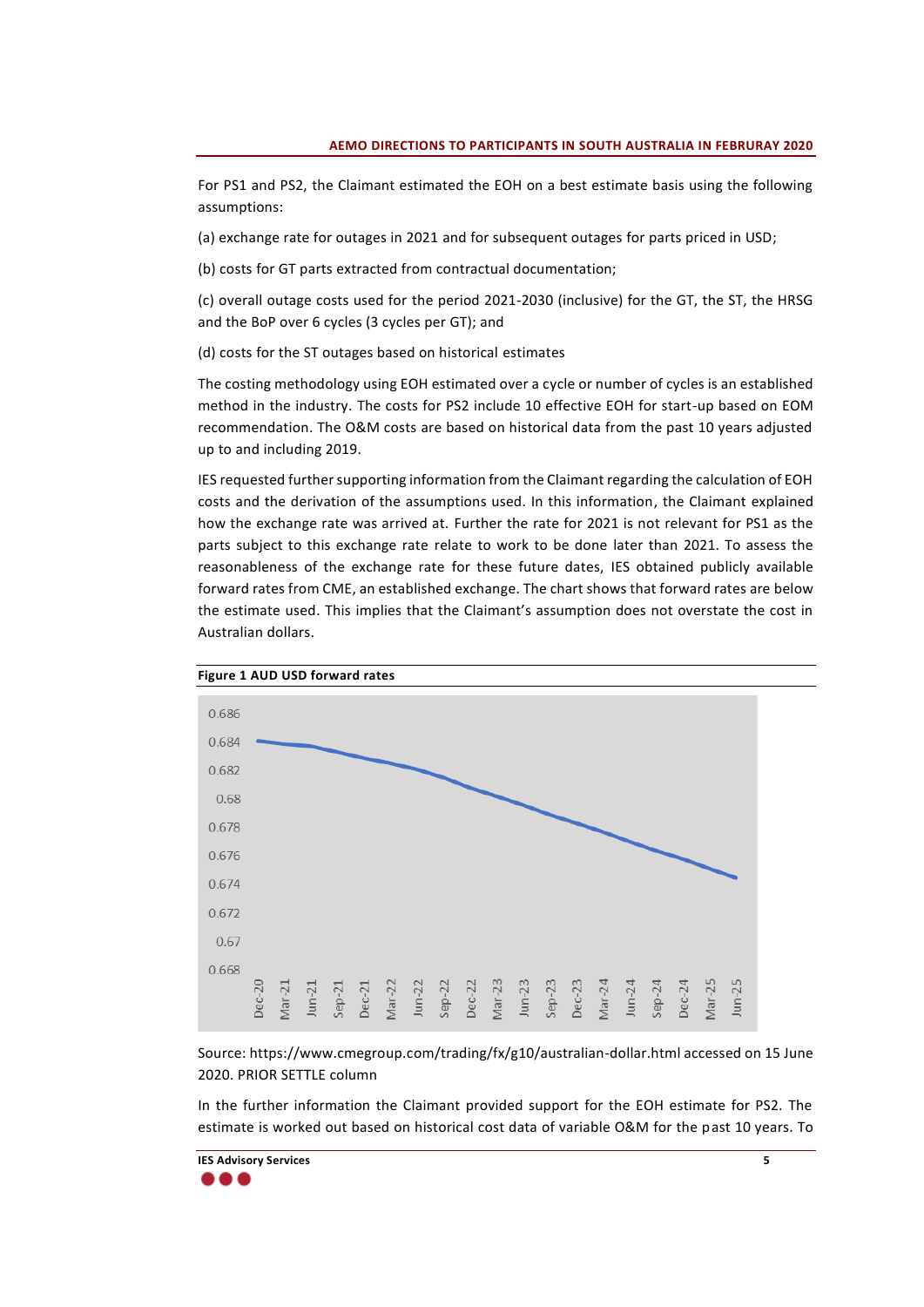support the reasonableness of its estimate the Claimant compared their estimates to a much higher quote (nearly 3x higher) received for unit overhaul from the OEM. The method and justification lead IES to be of the view that the EOH amount used by the Claimant represents a reasonable estimate.

### **3.1.3 Additional Net Direct Costs (Other Costs) – per 3.15.7B(a3)(6)**

The Claimant included in its claim for additional compensation an amount to recover the FCAS charges it incurred due to carrying out the *direction*. The Claimant stated in the letters to AEMO that these charges were incurred in relation to the generating unit in order to enable it to comply with the *direction*. These charges are calculated in Excel spreadsheets provided by the Claimant with reference to the FCAS recovery amounts charged during the period of the *direction*. The calculations implemented by the Claimant reflect the portion of charges related to the output under direction. In the view of IES the calculations reflect fairly the costs incurred as a result of the *direction.*

#### **3.1.4 Compensation for the Energy and/or FCAS** *direction*

The compensation to which a directed participant is entitled (DCP) in the case of a direction for the provision of FCAS or energy is specified in 3.15.7(c). This is based on a formula where, simply put, the price is the 90<sup>th</sup> percentile of prices for energy or the FCAS a year immediately preceding the trading day of the *direction*. This amount has been subtracted from the sum of the foregoing three amounts and the net difference represents the amount claimed by the Claimant.

## <span id="page-10-0"></span>**3.2 Claims relating to directions issued to PS1 in billing week 5**

| Event<br><b>Number</b> | <b>EOH</b><br>Cost | <b>Total Fuel</b><br>Cost | <b>FCAS</b><br>Recovery | <b>Total Costs</b>          | Total<br>Compensatio<br>n | Net cost<br>claimed |
|------------------------|--------------------|---------------------------|-------------------------|-----------------------------|---------------------------|---------------------|
| 1.1                    | $-$ \$395          | $-$ \$5,314               | $-$174,561$             | 180,270<br>-\$              | \$11,666                  | 168,604<br>-\$      |
| 1.2                    | $-$ \$263          | $-$ \$6.924               | $-$ \$269,110           | 276,297<br>-\$              | \$14,831                  | 261,466<br>-\$      |
| 2.1                    | $-$1,841$          | $-$ \$42.029              | $-$1,898,120$           | $-$ \$1,941,990             | \$104,161                 | $-$1,837,829$       |
| 2.2                    | $-$5,129$          | $-$165,138$               | $-$200,541$             | 370,808<br>-\$              | \$293,997                 | 76,811<br>-\$       |
|                        |                    |                           |                         | <b>Total amount claimed</b> |                           | $-$2,344,709$       |

#### **Table 3 Summary of claims in billing week 5 – PS1**

The claim is the positive amount \$2,344,709.

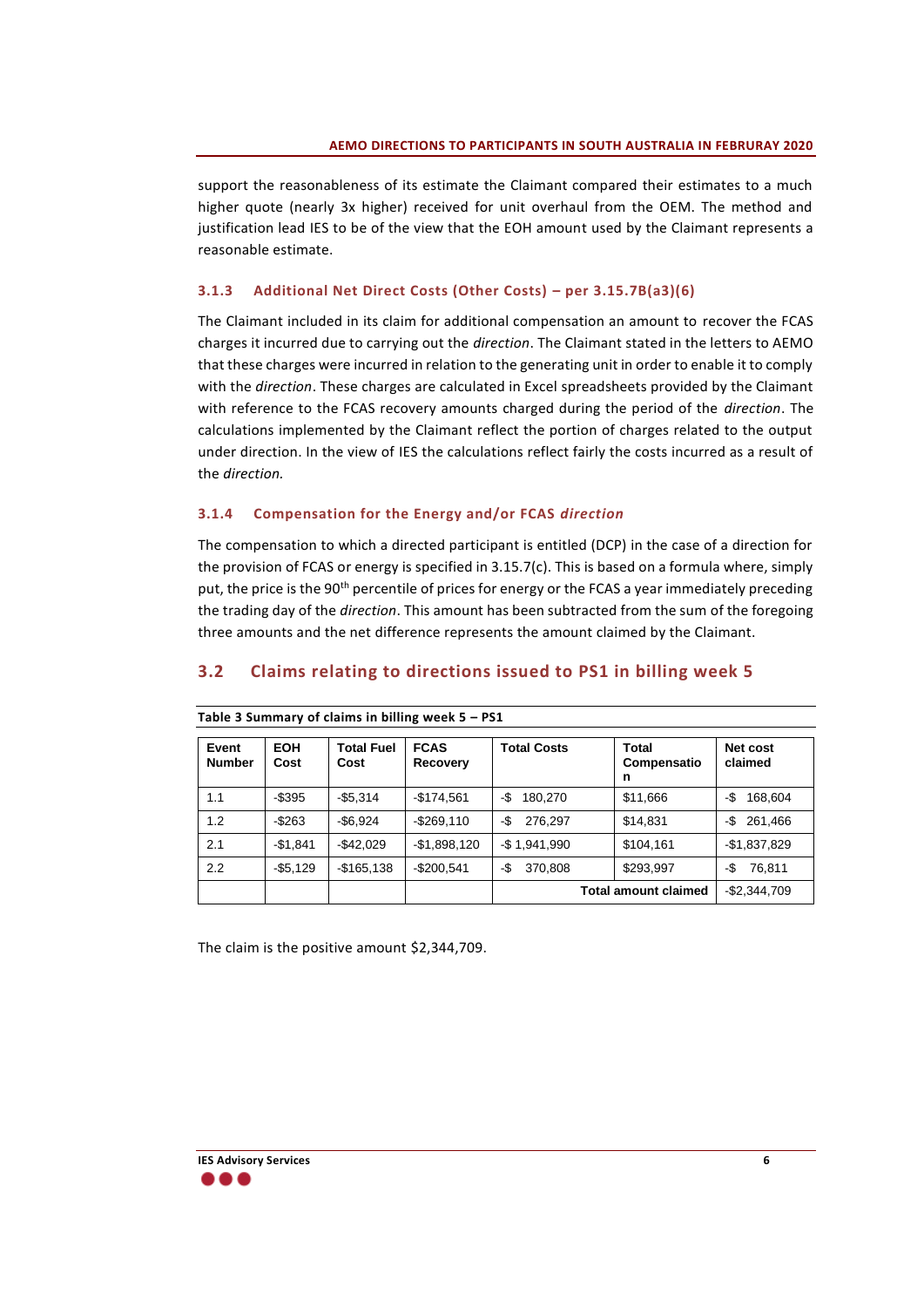| Event<br><b>Numbe</b> | <b>EOH Cost</b> | <b>Total Fuel</b><br>Cost | <b>FCAS</b><br><b>Recovery</b> | <b>Total Costs</b> | Total<br>Compensation       | Net cost<br>claimed          |
|-----------------------|-----------------|---------------------------|--------------------------------|--------------------|-----------------------------|------------------------------|
| 1.1                   | $-$9,711$       | $-$168,541$               | $-$100,370$                    | -\$<br>268,911     | \$322,484                   | \$53,573<br>(not<br>claimed) |
| 1.2                   | $-$ \$ 2,988    | $-$50.741$                | $-$ \$32,145                   | -\$<br>82.886      | \$96,262                    | \$13,376<br>(not<br>claimed) |
| 2.1                   | $-$10,458$      | $-$182,827$               | $-$ \$249.804                  | -\$<br>432,631     | \$335,522                   | $-$97,109$                   |
| 2.2                   | $-$ \$ 2,241    | $-$31,607$                | $-$ \$62,873                   | -\$<br>94,480      | \$72,212                    | $-$ \$22,268                 |
|                       |                 |                           |                                |                    | <b>Total amount claimed</b> | $-$119.378$                  |

### <span id="page-11-0"></span>**3.3 Claims relating to directions issued to PS1 in billing week 6**

**Table 4 Summary of claims in billing week 6 – PS1**

The claimant has claimed only for the *directions* where the compensation already received did not cover its costs. The amount of the claim is the positive amount \$119,378

### <span id="page-11-1"></span>**3.4 Claims relating to directions issued to PS2 in billing week 6**

IES has assessed the claim and was able to reconcile the amounts in each cell in [Table 5.](#page-11-2) However, the total amounts claimed in the letter dated 24 March 2020 for each unit and the grand total differs from the amounts in the spreadsheet used by the Claimant to calculate the amount to be claimed.

| <b>Unit</b>  | <b>EOH</b><br>Cost | <b>Total Fuel</b><br>Cost | <b>FCAS</b><br>Recovery | <b>Total Costs</b>          | <b>Total</b><br>Compensatio<br>n | Net cost<br>claimed |
|--------------|--------------------|---------------------------|-------------------------|-----------------------------|----------------------------------|---------------------|
| <b>PS2-1</b> | $-$3.489$          | $-$ \$ 8.371              | $-$109$                 | $-$11,969$                  | \$2.067                          | $-$ \$9.902         |
| <b>PS2-2</b> | $-$3.489$          | $-$ \$ 8.170              | $-$106$                 | $-$11,765$                  | \$2,064                          | $-$9,701$           |
| <b>PS2-3</b> | $-$3.489$          | $-$9,862$                 | $-$128$                 | $-$13,479$                  | \$2.458                          | $-$11,021$          |
|              |                    |                           |                         | <b>Total amount claimed</b> | $-$30,624$                       |                     |

<span id="page-11-2"></span>**Table 5 Summary of claims in billing week 6 – Event number 5.1 - PS2**

The amount of the claim should be the positive amount \$ 30,624.

For comparison the total for each unit is summarised in [Table 6](#page-11-3) below. This shows a difference of \$3,193.

<span id="page-11-3"></span>**Table 6 Summary of differences between amounts in the spreadsheet and those in the claim letter**

| Net cost claimed<br>(expressed as positive amount) |          | <b>Amount in letter</b> |
|----------------------------------------------------|----------|-------------------------|
| <b>PS2-1</b>                                       | \$9,902  | \$10,777                |
| <b>PS2-2</b>                                       | \$9,701  | \$10, 455               |
| <b>PS2-3</b>                                       | \$11,021 | \$12,586                |
| <b>Total amount claimed</b>                        | \$30,624 | \$33,817                |